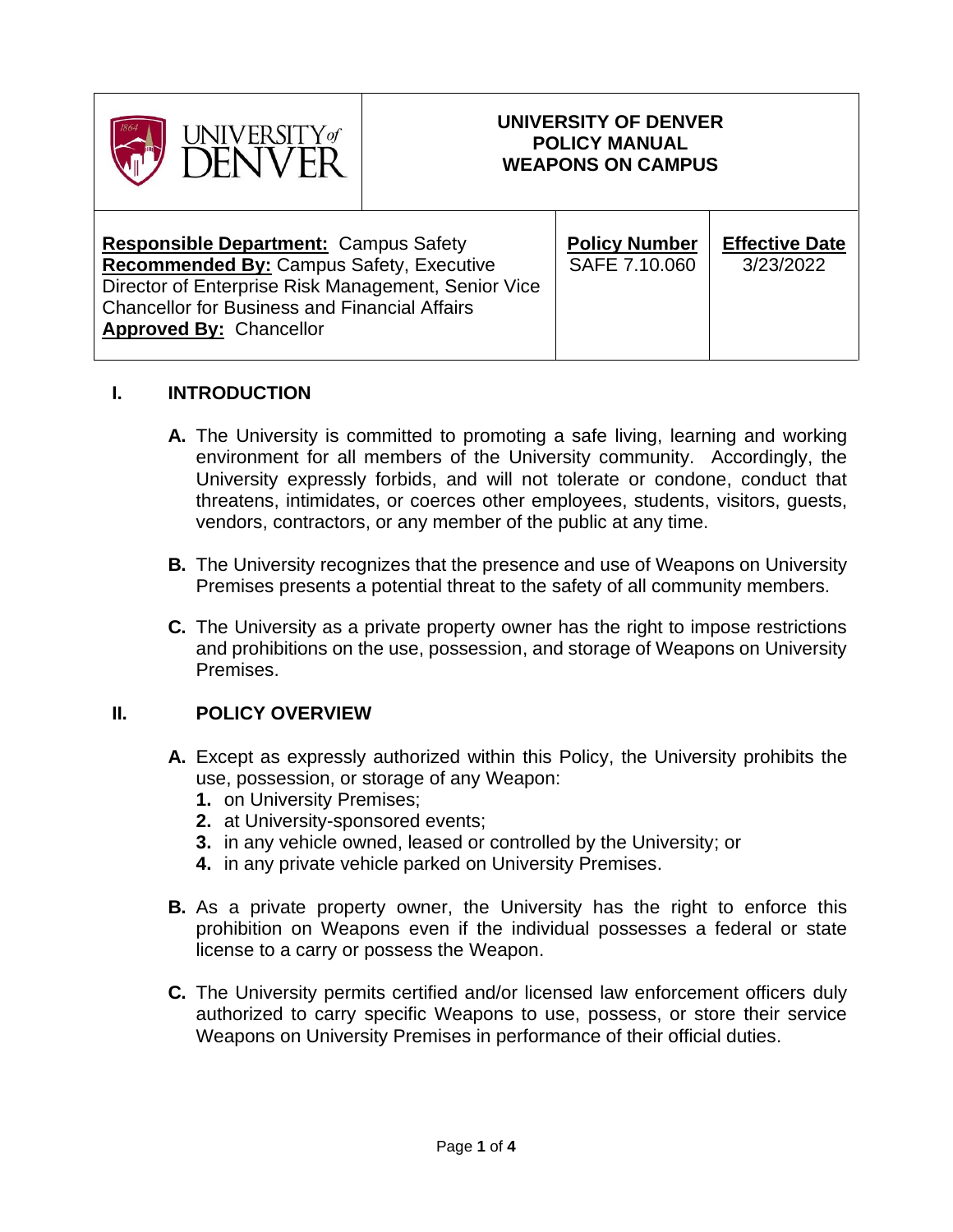## **III. PROCESS OVERVIEW**

- **A.** The University strongly encourages all community members to report as soon as possible to the Division of Campus Safety all threats, or actual incidents of violence, both direct and indirect, including but not limited to threats by and incidents involving employees, students, visitors, guests, vendors, contractors, or other members of the public.
	- **1.** Individuals who are Responsible Employees pursuant to the University's Discrimination and Harassment Policy must report threats or actual incidents of violence that may constitute alleged Prohibited Conduct under that Policy to the Office of Equal Opportunity & Title IX.
	- **2.** Individuals who are Campus Security Authorities must notify the University of threats or actual incidents of violence that may constitute Clery Act Crimes pursuant to the Clery Act Compliance Policy.
- **B.** The Director of Campus Safety may grant a waiver to this Policy for educational purposes as part of a classroom activity, University-sponsored sports involving Weapons, or other purposes with prior written approval. Individuals or groups seeking such an exception must submit a written request for a waiver at least five (5) business days in advance of the event for which they seek a waiver. The Director of Campus Safety will evaluate such request, in consultation of Enterprise Risk Management, and provide a written response to the waiver request.
- **C.** In cases of suspected use, possession, or storage of Weapons in violation of this Policy, the University retains the right to search persons, possessions and bags and privately-owned vehicles on University Premises, and to confiscate, retain, dispose of or destroy all items prohibited by this Policy regardless of value or ownership. The University may also contact law enforcement to address violations of this Policy.
- **D.** The University will address violations of this Policy as follows:
	- **1.** Referring employees to Human Resources and Inclusive Community for disciplinary action, up to and including termination of employment.
	- **2.** Referring students to the Office of Student Rights and Responsibilities for action under the Honor Code, which may result in suspension or dismissal from the University.
	- **3.** Visitors, guests, vendors, contractors, or any member of the public may be temporarily or permanently removed from University Premises.
	- **4.** Individuals who violate this Policy may also be subject to criminal or civil liability.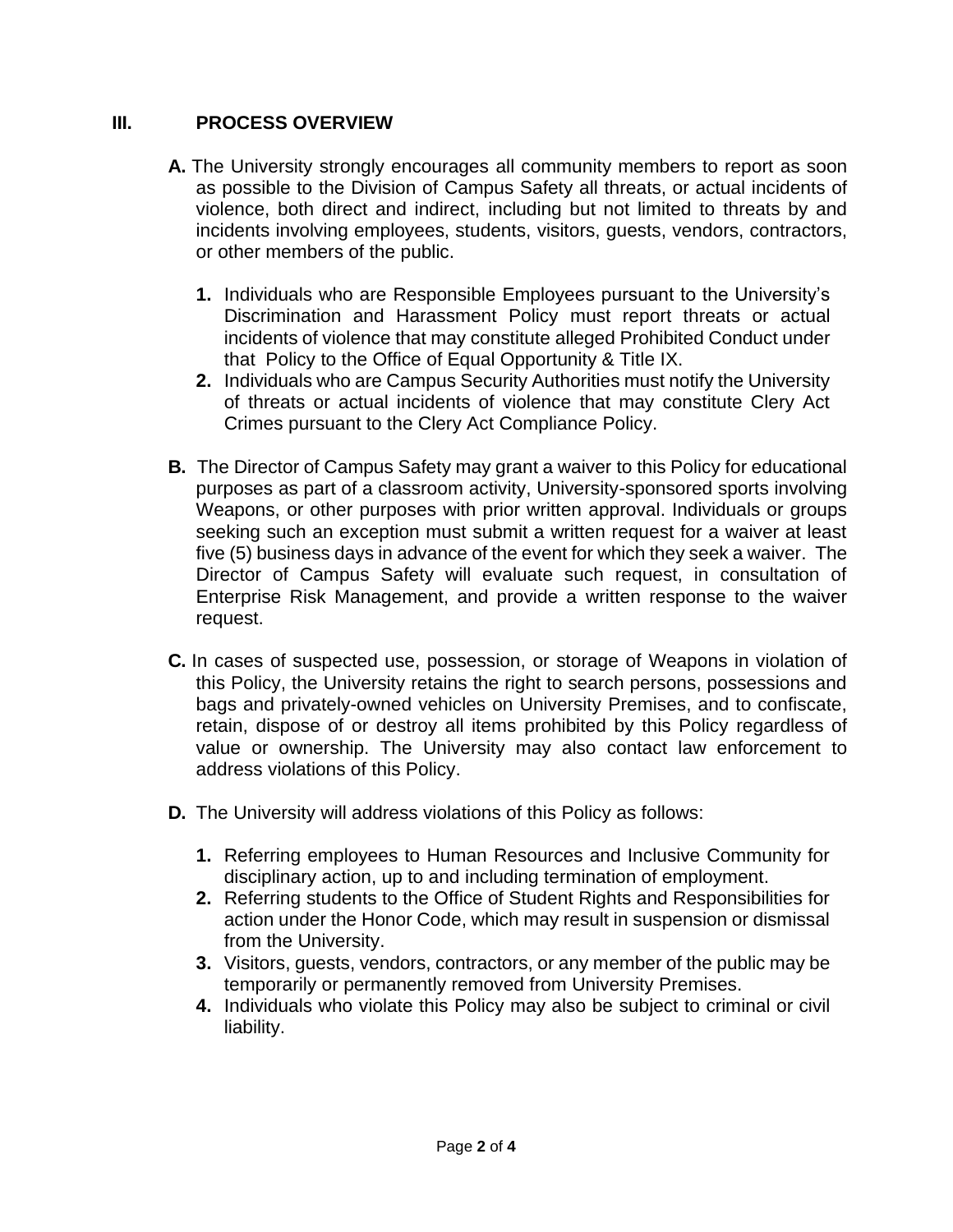# **IV. DEFINITIONS**

- **A.** "**University Premises**" includes, but is not limited to, all indoor and outdoor common and educational areas, all University owned, leased, or operated facilities, University owned or operated housing (including but not limited to University property leased to University-recognized fraternities and sororities), campus sidewalks, campus parking lots, recreational areas, outdoor stadiums, and University owned or leased vehicles (regardless of location). University Premises does not include municipal property that goes through or is adjacent to campus, such as sidewalks or alleys.
- **B. "Weapon"** means and includes:
	- **1.** *Weapons* –any device that is designed to or traditionally used as an instrument to inflict or threaten bodily harm or to damage or destroy University property or the property of others. Weapons include, but are not limited to, knives with a blade longer than three (3) inches (excluding kitchen knives possessed, properly stored, and used for their intended purpose in University owned or operated housing), Tasers, bows and arrows, and common objects and materials modified for use as a weapon or any other object legally controlled as a weapon.
	- **2.** *Firearm* –any device that is designated to fire a bullet, pellet, shot, flare, spear or other projectile. This includes, but is not limited to, handguns, rifles, pistols, shotguns, revolvers, and cannons made of any material, including those made with 3D printers and similar technology, whether loaded or unloaded, as well as the ammunition for these devices.
	- **3.** *Explosives* any chemical compound or mechanical mixture that contains oxidizing and combustible units, or other ingredients, in such proportion, quantities, or packing that an ignition by fire, friction, concussion, percussion or detonator, or any part of the compound or mixture, may cause a sudden generation of highly heated gases that results in gaseous pressure capable of producing destructive forces on contiguous objects or of destroying life or limb. This definition includes, but is not limited to, fireworks, toy cannons or toy guns in which explosive material are used or other devices containing any combustible or explosive substance used to propel another object.
	- **4.** *Imitations, Replicas and Antiques* any items that could be reasonably mistaken for a Firearm, Weapon, or Explosive, such as imitations, replicas, or antiques, regardless of whether they were designed to fire a bullet, shot, or other projectile. The definition includes devices that are designed to fire a projectile and powered by a propellant, including CO2 (as in paint ball weapons).